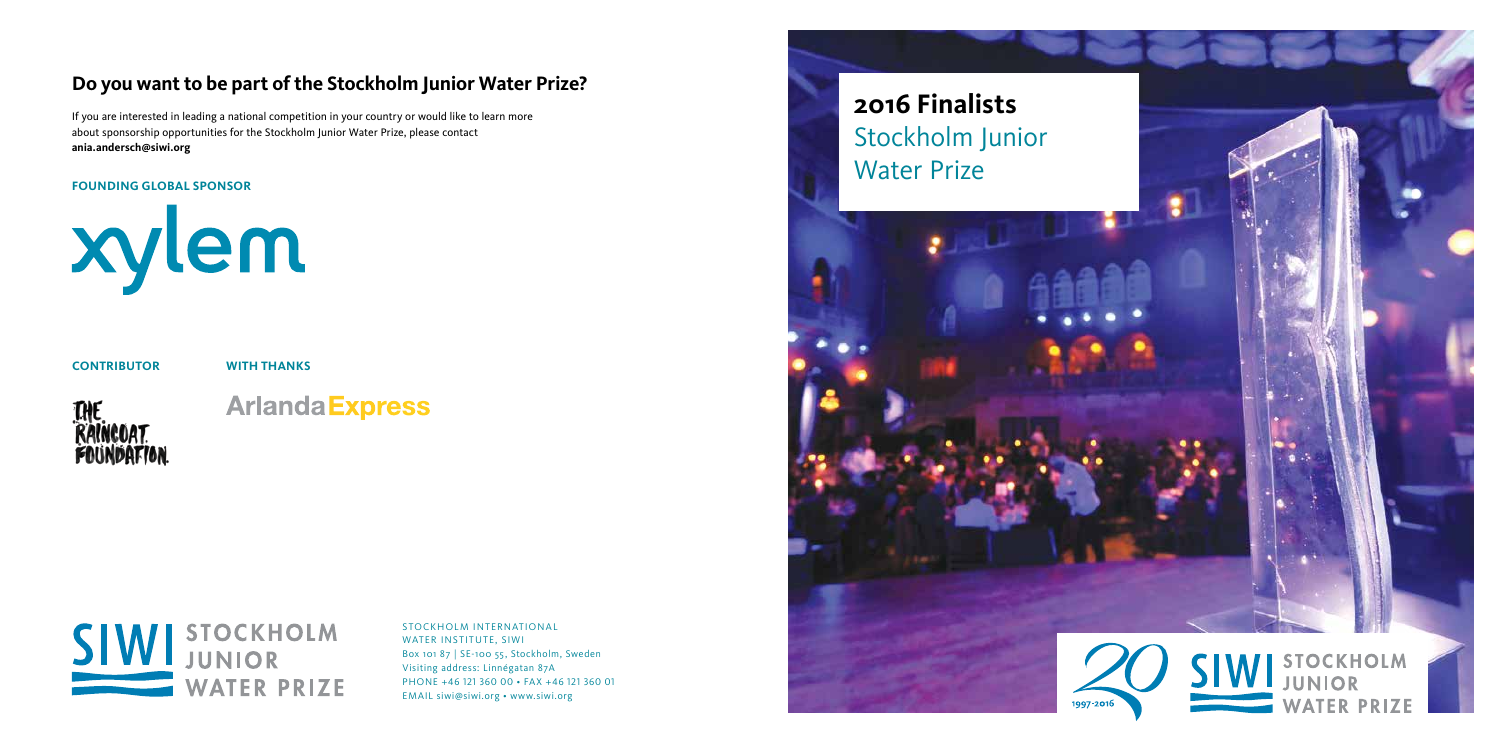**Each year, the Stockholm Junior Water Prize congregates young scientists and innovators from around the world who have created new solutions to the planet's growing water challenges. Each of the finalists represented in Stockholm are the champions of their national competition and have been selected as winners from thousands of entries for their outstanding work.**

## **The Stockholm Junior Water Prize Index**

The competitions' International Jury includes experts within the field of water who appoint the winner of the international final by committee consensus. The decision is based on the finalists' written report, a short presentation of their display material and three rounds of interviews. The jury members are appointed by Stockholm International Water Institute Board.

 All members of the jury has extensive experience and represents a wide range of disciplines from natural to social sciences in order to ensure all projects are equally reviewed and judged.

This year we are proud to host the 20th annual competition and welcome the winners of national competitions from 29 countries: Argentina, Australia, Bangladesh, Belarus, Canada, Chile, China, Cyprus, Finland, France, Germany, Hungary, Israel, Italy, Japan, Latvia, Mexico, Nigeria, Norway, Russian Federation, Singapore, South Africa, Spain, Sweden, Thailand, Turkey, Ukraine, United Kingdom and United States.

 The Stockholm Junior Water Prize competition proves that brilliant young minds can find inspiration in unlikely places.

They see opportunity and hope where others find challenges and have developed costefficient and immediate solutions, applicable the world over. In this catalogue, you can learn more about the innovative research and inventions that earned each of the finalists a place to compete for this international honor.

 All the finalists are invited to Stockholm for the special opportunity to meet with present leaders of the global water community and to make life-long friendships with likeminded from around the world who share the passion for water and science.

This visit includes the chance to receive the international prize from H.R.H. Prince Carl Philip of Sweden during an exciting award ceremony which will be held this year on Tuesday 30 August at the Grand Hôtel in Stockholm.

 World Water Week participants have the opportunity to meet this next generation of water leaders by visiting their poster exhibition.

## **The international jury**

The 2016 International Jury Members

- Dr Fredrik Moberg (Chair), Sweden
- Dr Jo Burgess, South Africa
- Ms Belinda Abraham, Canada
- Ms Danka Thalmeinerova, Sweden
- Prof Yoshihisa Shimizu, Japan
- Mr Johan Bratthäll, Sweden
- Prof Krishna R. Pagilla, USA

The competition is open to young people between the age of 15 and 20 who have conducted water-related projects at local, regional, national or global levels with environmental, scientific, social and/or technological importance.

The aim of the competition is to increase awareness, interest and knowledge of water and the environment.

 The international winner will receive a USD 15,000 award and a prize sculpture, the winner's school receives USD 5,000

and the winner of the Diploma of Excellence USD 3,000. H.R.H. Crown Princess Victoria of Sweden is the Patron of the Stockholm Junior Water Prize and Xylem Inc. is the founding global sponsor.

Argentina, Australia, Banglad Belarus, Canada, Chile 5 China, Cyprus, Finland 6 France, Germany, Hungary 7 Israel, Italy, Japan Latvia, Mexico, Nigeria 9 Norway, Russian Federation, South Africa, Spain, Sweden Thailand, Turkey, Ukraine United Kingdom, United State

## **About the Stockholm Junior Water Prize competition**

Cover Photo: Jonas Berg Design by: Elin Ingblom, SIWI. Printing by Molind. The printing process has been certified according to the Nordic Swan label for environmental quality. For electronic versions of this and other SIWI publications, visit www.siwi.org.

| esh          | 4   |
|--------------|-----|
|              | 5   |
|              | 6   |
|              |     |
|              | 8   |
|              | 9   |
| $S$ ingapore | 11  |
|              | .13 |
|              | 14  |
| ξŚ           | 15  |

Photo: Jonas Berg

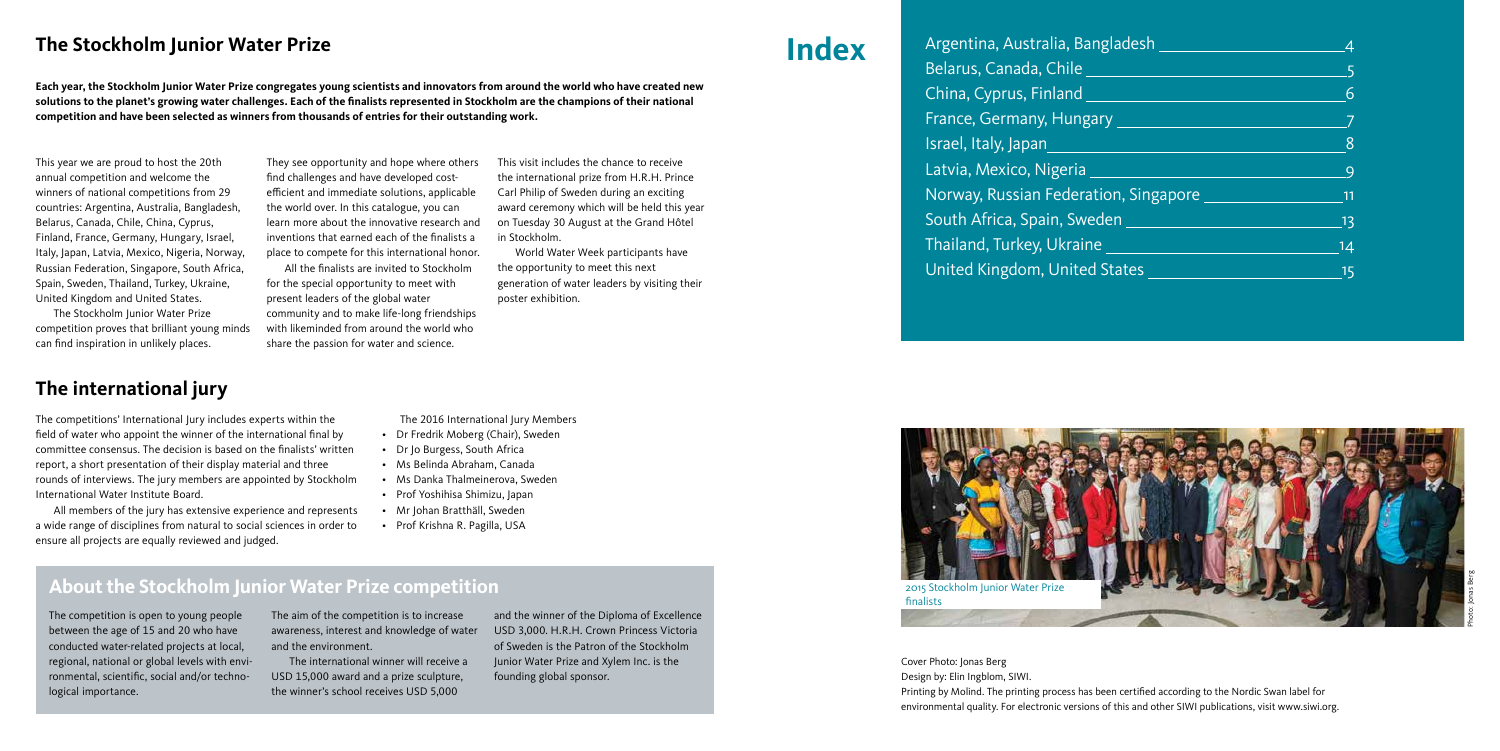Stockholr



### **National Organiser**

The objective of this investigation was to evaluate the removal of iron through a filter made out of eggshell to decrease the concentration of this mineral in groundwater. Iron concentrations were measured with a colorimetric test. The investigation concludes that the use of this filter medium was effective, achieving an average iron removal of 83 per cent. Filter residues can be used in agriculture as a natural fertilizer.

### Despite not having direct access to the Baltic Sea, Belarus does experience problems in its environment. One of these is the lack of spawning places for anadromous salmon fishes ie- sea trout and atlantic salmon. Nowadays, a few spawning places exist on some rivers in Belarus. They are small tributaries of the Vilia river and have vulnerable ecosystems. The author of the project made long-term and complex investigations of this region in order to reveal the ecological situation on these rivers. The region is poorly researched and some hydrobiological data is newly obtained for the rivers.

Usage of eggshell to remove iron from water Florencia Franzoni

Baltic salmon spawning in the rivers of Belarus: what is the reality? Dzianis Marach

Excessive levels of nitrate in effluent discharged from wastewater treatment plants leads to environmental issues such as eutrophication. This study investigates the efficiency of Elodea canadensis in assimilating nitrate in effluent as an alternative tertiary wastewater treatment method. The results showed Elodea canadensis as an effective nitrate assimilator having significant reduction in nitrate levels over 48 hours. It was concluded that further research involving other micronutrients is needed to make significant claims about an alternative method to tertiary wastewater treatment.

While drinking water is in increasi short supply on a global scale, sign sources remain untapped. These in the camanchaca, a thick, highly dy notably moisture-laden fog commo across northern Chile. Harvesting from airborne moisture is a long-st technique that could prove valuabl easing the water shortages currently

Association **Sponsors** 

> Oil spills and emergency response can involve use of dispersants. These substances affect the feather microstructure/mass of Thick-billed Murres (Uria lomvia), a North Atlantic seabird. In particular, its survival if its insulating feathers are compromised. An oil spill environment was mimicked by exposing feathers to seawater and seawater with oil, oil with dispersant and dispersant and determining a feather amalgamation index. Results showed dispersants harmed feather waterproofing adding to the discussion of dispersant use, alternative mitigation tactics and changing dispersant use regulations.

**National Organiser** Republican Ecological Center **Sponsors** Coca-Cola Beverages Belarus

### **National Organiser** House of Volunteers Foundation

### **Sponsors**

**Organiser** General Water Directorate (Ministery of Public Works), Conaphi-Chile, Caazalac, Aidis, Sochid, Alhsud.

### **Sponsors**

The effect of surface area of Elodea canadensis on the assimilation of nitrate in effluent Mohamed Jakaria

Impact of an oil spill and emergency response on thick-billed Murre Feathers Caitlyn Pratt

In Bangladesh there is a crisis concerning safe drinking water as pond, river and lake water is often contaminated. Microorganisms present in water cause diarrhoea, typhoid, rotavirus, Vibrio cholera, and species of Shigella. Coconut shell-based activated carbon is effective for removing microbial pathogens and also chemical impurities. A copper coil

filtration system is used to reduce the levels of bacteria in the water through a "oligodynamic effect." Copper ion breaks down the bacterial fungi, algae and harmful microbes due to its toxic effects on living cells.

| ngly<br>ificant<br>clude<br>namic, | affecting both human and animal<br>populations across the arid spans of<br>northern Chile. |
|------------------------------------|--------------------------------------------------------------------------------------------|
| эn                                 |                                                                                            |
| water                              |                                                                                            |
| anding                             |                                                                                            |
| e in                               |                                                                                            |
| V                                  |                                                                                            |

Purification of drinking water using coconut shell–based activated carbon (PDWCAC) Bakhtiar Zaman Bhuiyan

## Fogs catchers of Atacama, care and preservation of regional flora and fauna

Brittany Paredes and Paula Dvorquez

### National **Organiser** Australian Water

Xylem

## National Organiser Western Canada Water Environment Association Sponsors

Xylem Water **Solutions** Canada, Eramosa Engineering Inc., GE Water & Process Technologies, SEW-Eurodrive

Asociacion Argentina de Ingeniería Sanitaria y Ciencias del Ambiente (AIDIS-Argentina)

### **Bangladesh Chile** National

### Sponsors

Aysa, Xylem Water Solutions Argentina S.A., Ecopreneur

## Argentina **Mational Australia Australia Belarus Relational Canada**

House of Volunteers Foundation Bangladesh, WaterAid Bangladesh

**STATISTICS** 

Aguas Andinas, Colbún, Nestlé Partnership: Fundacion Chile and Ministery of Education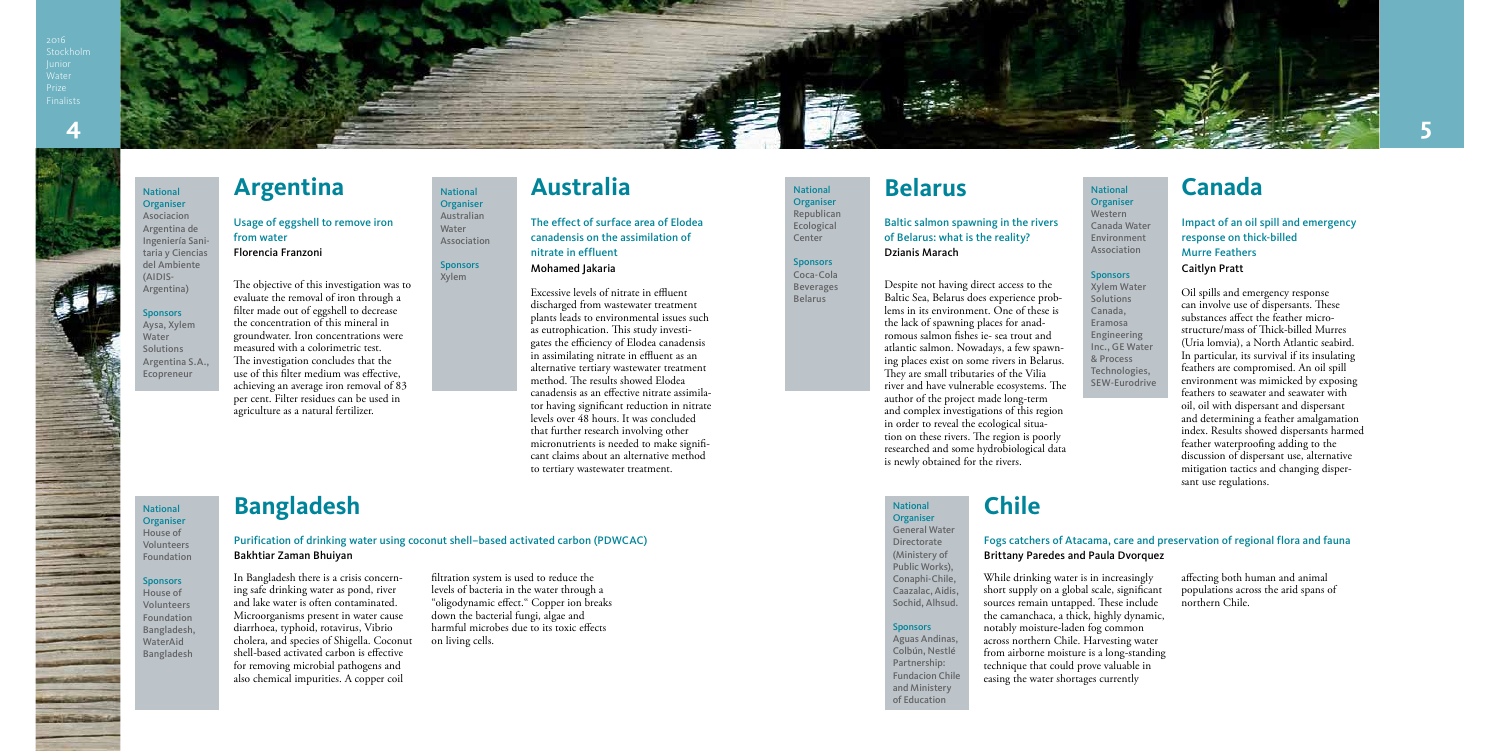

This project was the the development of an environmentally friendly ultrasonic algae removal system, consisting of intelligent controlling software, UAV, patrolling boat and buoy-type ultrasonic algae removal device. The system is fully-automatic in monitoring algae distribution to remove excessive algae in time. Satisfying results have been achieved during testing, which can effectively remove cyanobacteria and Chlorophyta, and inhibit the growth of algae. At present, the device has already been applied to Foshan Dongfeng Reservoir.

Shiyong He **In this project**, we propose the use of Cyprus, In this project, we propose the use of silver nitrate embedded on alumina for treating water ballast in ships. Ballast water is used in ships when they have no cargo in order to provide them balance, and once they load the cargo they discard it in the sea. This ballast water however contains various microorganisms which pollute sea water. We investigated the effectiveness of killing E.coli bacteria using the catalyst we created. The results were significant especially given the catalyst is effective and cheap.

Test and popularization of ultrasonic algae removing system in reservoirs in Foshan

## Zeming Zhang, Zhongpei Luo and

Alternative ballast water treatment for sustainable transportation Alexandra Christofi, Thaleia Sofokleous and Maria Charalambous

**National** Organiser

### **Sponsors** Kemira,

In this project I used seeds of typical trees from Finnish nature and seeds of common garden plants. The seeds were planted every week and the last seeds after they had been in the sea water for three weeks. The planting was also done without affecting the seeds to the sea water, so comparison to normal conditions was possible. Tomato and radish seeds were

able to germinate after exposed to the sea water, but salad seeds were not. However, it is difficult to conclude the ability of the typical tree seeds to germinate, because their germination in normal conditions was poor.

Effect of the Baltic Sea Water to the Germination and Growth of Different Type of Plant Seeds Liina Yliheikkilä

## **China Cyprus**

## **Finland**

National **Organiser** Water Museum of Lemesos **Sponsors** PWC,Hellenic Bank, Bank of Cyprus, Green-dot, USB Bank, Sewerage Board of Lemesos-Amathus, Water Board of Lemesos, Phileleftheros Newspaper

**Organiser** Stiftung Jugend

Stockholr



The Center for Environmental Education & Communications of State Environmental Protection Administration (SEPA CEEC)

### **Sponsors**

**National Organiser** 

> National **Organiser**

National **Organiser** Office-français de la Fondation pou l'éducation à l'environnement en Europé **Sponsors** The Ministry of National Education, Higher Education and research, The Ministry of Environment, Energy, and Sea, The 6 French Water Agencies, The French Wate Partnership, Sciences & Vie Junio

Guangdong University of Technology, Foshan Municipal Bureau of Water Affairs, Nanjing Automation Institute of Water Conservancy and Hydrology, the Xylem Inc.

Association of Biology and Geography Teachers

Helsinki Region Environmental **Services** Authority HSY

Global warming could open maritime ways through the pole in summer. But, a curious phenomenon occurs when the ice melts. Ships are sometimes retained by a mysterious force. Where does it come from? In a tank, in which we release two layers of water, one salted and the other "pure" and coloured, a little boat is pulled by a traction system with a constant strength. A high amplitude wave was formed on the two liquid layers interface. The boat velocity oscillated in synchronism with the interfacial wave. A wave is formed on the interface with such amplitude that the boat's movements can be impacted.

The dead water phenomenon Harmand Thomas, Delorme Louis and Herve Titwan

> In my research work I try to find out how I can remove the hydrogen sulphide in wastewater by using an electrochemical reaction of ferrous scrap, because hydrogen sulphide causes some problems in the sewer tunnel. Due to its characteristic smell of rotten eggs it generates complaints and it also determines corrosion of concrete. The aim of my research was to investigate if it is possible to lower the hydrogen sulphide content in wastewater simply by using ferrous scrap and the power of a solar panel, and if it is possible to ascertain the optimum value of the needed power.

Odour removal of wastewater by using ferrous scrap Johannes Harald Hammer

This project statistically verifies what economic and water savings are possible in schools and households by reusing rainwater and greywater from handwashing. Furthermore, this research presents both the inhibiting factors and the problems of greywater usage, while it also explores the possible reasons why young people waste water at school.

The research is additionally aided by a short film which raises awareness on environmental protection for high-school students.

## What can we gain by using greywater? David Kovacs and Akos Ivan Szucs

### **Sponsors**

## **Hungary**

National

forscht e. V. **Sponsors** Federal Ministry of Education

and Research, Germany

## **France Germany**

Global Water Partnership Hungary

Hungarian Water Utility Association, Budapest Waterworks, GE Water & Process Technologies, Xylem, Grundfoss, Hungarian Energy and Public Utility Regulatory Authority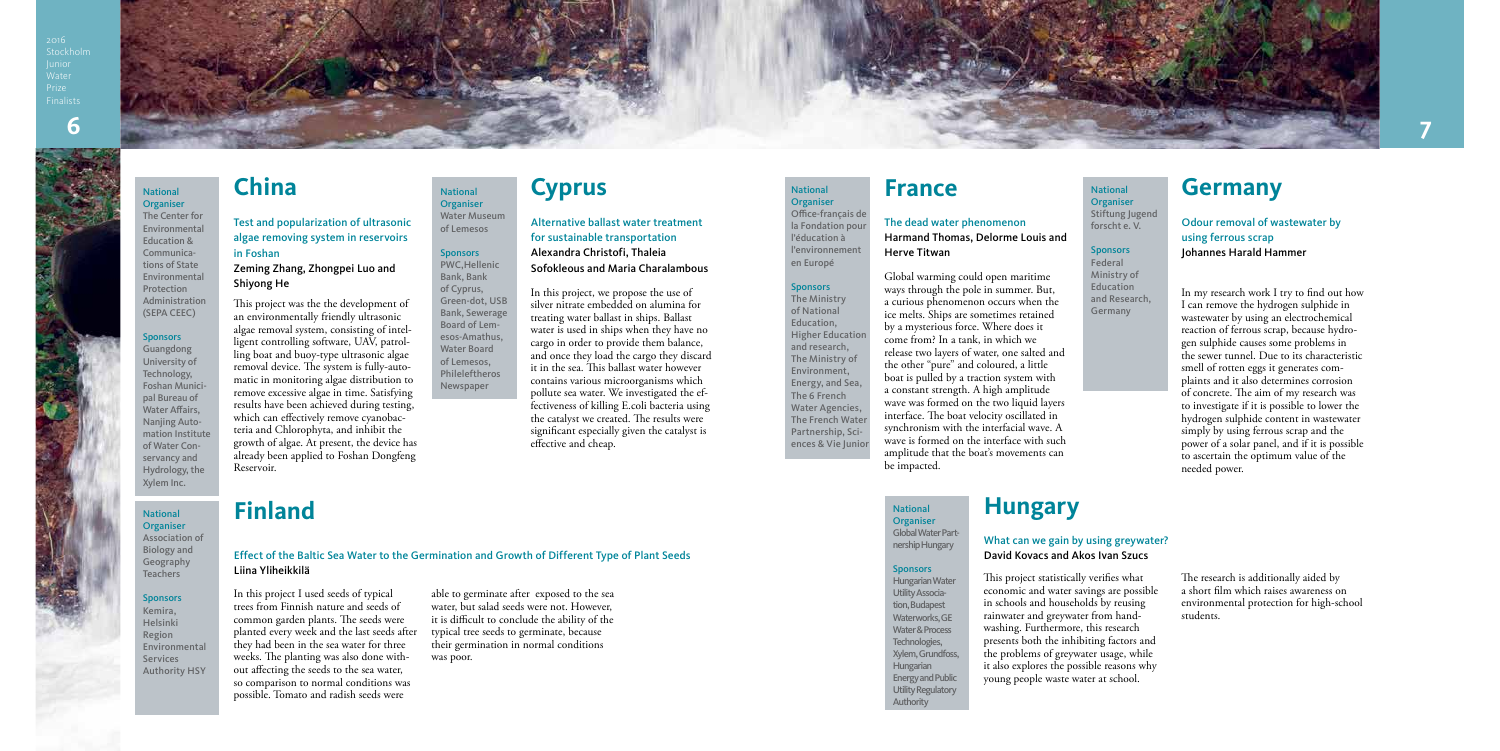

## **Latvia Mexico**

Harnessing biomimicry for reducing biofouling in irrigation systems by micro-topographic structures Lipaz Harodi **The aim of this research is to distinguish** The aim of this research is to distinguish

Drip irrigation systems save water but microorganisms settlements on the devices' walls cause clogging. Today's solutions for biofouling use harmful chemicals. This work suggests a sustainable technical solution, based on a micro-topographic structure mimicking shark skin, that enhances water turbulence which prevents biofouling. Using 3D modeling and printing we have manufactured surfaces which mimic this structure toward developing pipes and drippers for irrigation system. Controlled and systematic experiments using plates proved biofouling reduction both under water flow and in still water.

different ways of warming water up to boiling point and maintaining it at that point for four minutes by means of Infrared Spectroscopy. We take into account two vibrations of the water molecule: the symmetric stretching and the bending of the OH group. Three systems of warming are used: microwave oven; electrical heater; Bunsen burner. The average wave number of the two OH vibrations and their variances are calculated and used to plot suitable graphs that allow us to highlight the differences.

Boiling water reveals its secrets Gianluca Pasquini and Erica Melelli

The pollution of water by chemical

substances can harm humans and affect ecosystems. We aimed to develop a low cost, yet high accurate, automatic bio-monitoring system to ensure drinking water. We created an innovative toxicity monitoring system using three kinds of bio-monitoring at the same time.

It enables us to detect harmful

influences given by chemical substances more comprehensively. It is expected that costs of toxic materials test will be reduced substantially because our system is

very small and monitored by computers.

Development of inexpensive and novel real-time biomonitoring system using alternative organisms

Naoki Hamada, Kyuya Matsumoto and Kaname Harada

## **Israel Italy**

## **Japan**

National **Organiser** Federazione delle Associazioni Scientifiche e Tecniche (FAST) **Sponsors** Aica, Atm, Foist, Xylem, Milset Europe,

3M

Stockhol

### National Organiser

Tel-Aviv University, Manuel and Raquel Klachky Fund, JNF, Israeli NewTech Program, Water Authority

### **Sponsors**

Tel-Aviv University, Manuel and Raquel Klachky Fund, JNF, Israeli NewTech Program, Water Authority

National **Organiser** Japan Water (JWPC), Japan

## **Sponsors**

Prize Committee River Association

### **National Organiser** FEMISCA, Institute of Engineering, UNAM

**Sponsors** 

Lion Corporation, CTI Engineering, Nippon Koei, Tokyo Construction Consultants, Pacific Consultants, Executive Committee of River Day

The aim: investigate the suitability of the many-leaved lupine,coriander and garden parsley for their application in phytoremediation terraces to remove heavy metal ions. Plants were grown on a scaled model of a phytoremediation terrace and watered using a solution containing zinc, nickel, lead and copper ions. After 30 days, plant and water samples were collected and analysed using a flame atomic absorption spectrometer. Results indicated a nearly absolute decrease in concentration of heavy metal ions in water samples, while the plant samples exhibited signs of accumulation of heavy metal ions.

Experimental application of phytoremediation terraces in water purification from heavy metal ions Haralds Baunis, Irina Česnokova

> Water scarcity and pollution is an internationally growing problem. The aim of this project is to mitigate this through a pilot plant that combine an artificial wetland, electrofoculation process and a purification system to promote the use of reclaim water for small agricultural activities and school uses (such as bathroom discharges and cleansing). The results show that the use of this scheme warrants the removal of organic matter, faecal coliforms, oils, grease and nutrients. Nevertheless, it is necessary to perform more exhaustive and specific tests to confirm the results obtained in this research.

Reclaim water integral system of wetlands and tertiary treatment for a sustainable vision

Gabriel David Alejandro Trujillo, Eunice Yaneli Masegosa Gaona and Carlos Castellanos Dominguez

The broad aim of the Water Education for Schools and Communities in Lagos Project is to promote better understanding of water as a key social, economic and environmental resource and to facilitate a new water-use ethic in Nigeria. It is about the community's sense of duty – the obligation members have to each other, to the use of water itself and to future generations.

Water Education for Schools and Communities in Lagos Project Adeleke Victor Ademola and Idris Omogbolahan Musa

Pan African Vision for the Environment (PAVE)

## **Sponsors**

Embassy of Sweden in Nigeria, Pan African Vision for the Environment (PAVE)

National **Organiser** Education, Culture and Sports Department of Riga City Council **Sponsors** Riga City Council, Riga Water, University of Latvia

AAK México, S.A. de C.V., ABB México, S.A. de C.V., Alfa Laval, S. A. de C. V., Atlas Copco Mexicana, S.A. de C.V., Ericsson Telecom, S. A. de C. V., Grupo Urrea, Sandvik de México, S.A. de C.V., SCA Consumidor Mexico-Centro América Tetra Pak, S.A. de C.V.

## National **Nigeria**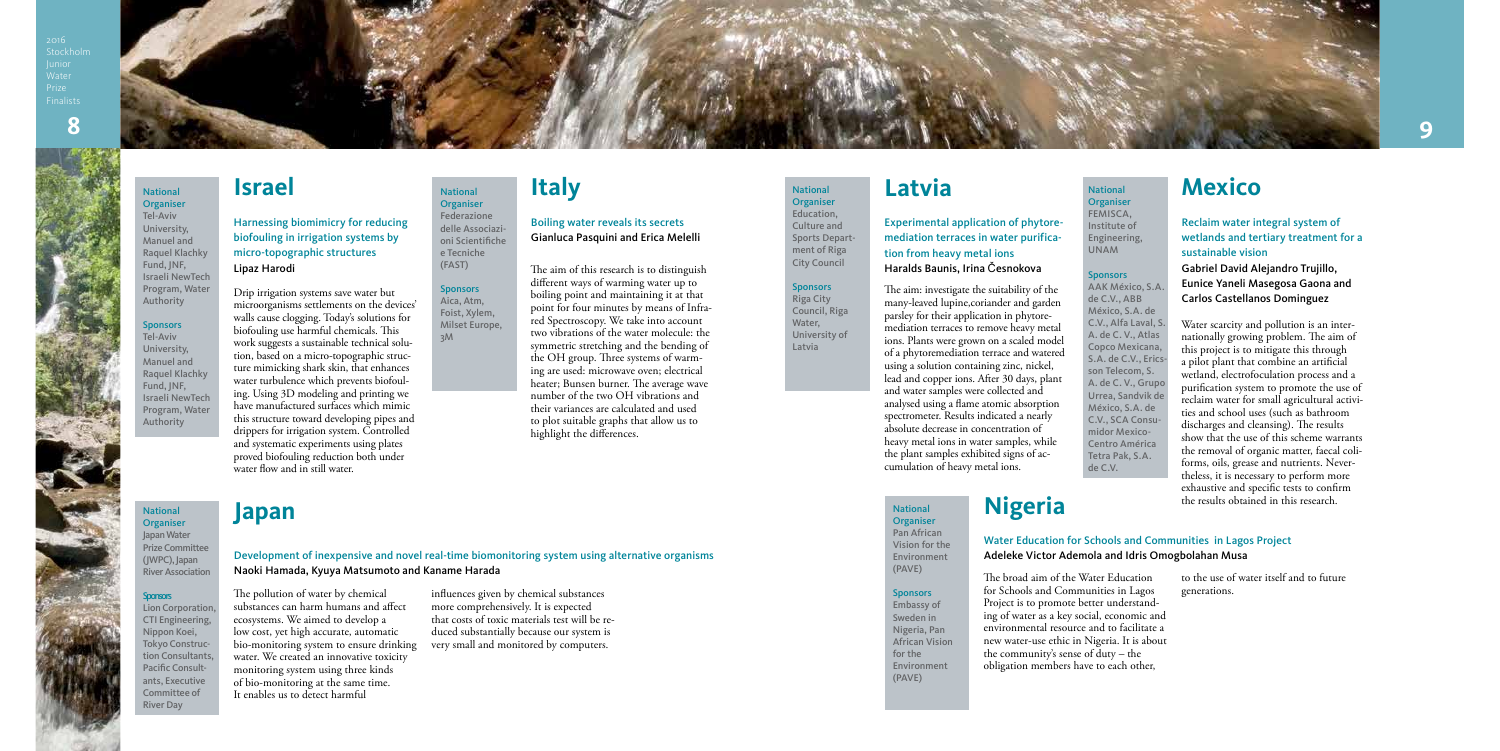Stockholm



## National **Spain**

Pollevann is a proglacial, meromictic lake in Ås Municipality, formed as a result of the isostatic uplift after the last ice age. It is a vulnerable wetland area which became a nature reserve in October 1992. By measuring the pH value, conductivity, colour of the water, visibility, smell and temperature we have seen how the water quality is affected by the lake previously being a part of the ocean. The results showed how the water is separated into different layers with saltwater at the bottom and how the lake is affected by its history.

What is so special about Pollevann? Susanne Havsberg and Mathilde Glende Klausen

> The influence of bacterial contamination of 37 water bodies on development of cattle breeding in the district was studied. Seasonal changes of selected indicators – total bacterial count, coli-titer, Coli-index were analyzed on the basis of 5-year study of 4,218 water samples. Bacteriological analysis of water and biologic samples revealed the disease pathogen. Then we developed and implemented schemes of vaccination of cattle, which helped protect the animals from pathogenic microorganisms and preserve breeding stock. Proposed schemes were later implemented in the five farms before grazing

### **National Organiser** Frogn kommune

**Sponsors** Norsk Vann A study of bacteriologic status of water reservoirs in Morozovsky district Tatiana Sheremetova and Ivan Sheremetov

**National Organiser** Lien Foundation and Ngee Ann Polytechnic Sponsors Ngee Ann Polytechnic, Lien Foundation, PUB, Singapore's National Water Agency

Surfactants are known to be harmful to the environment but its usage cannot be totally eliminated. This project determines the minimum effective concentration of surfactants that exhibits required detergency effect, reducing surfactants used. Dishwashing detergent was used as the study model. Dishwashing detergents at critical micelle concentrations (CMC)

levels were found to exhibit excellent degreasing effect. Finally, an education card was devised to educate consumers on appropriate amounts of detergent required, thereby conserving water, reducing wastewater and saving money.

season. State Research Center "Planeta"

Dishwashing detergent: How much is enough? Conserve water; reduce chemical waste and save money Orion Lee Young Xun, Rasheed Muhammad and Muhamad Raimi Rosian

## **Organiser** Department of

**Sponsors** Water Research

## **Norway**

# **Singapore**

### **Russian Federation** National **Organiser** Environmental

Projects Consulting Institute

Sponsors Federal Ministry of Natural Resources and Ecology, Federal Center for Water Complex Development, Federal Agency of Water Resources, Coca-Cola Hellenic Russia, State Atomic Energy **Corporation** "ROSATOM",

The objective is to improve the water's sustainability in the city of Figuere by regenerating and reusing residual water in the environment and the urban areas. The lack of water is a serious worldwide problem. The availability of water depends on various factors, such as nature, technological factors, climate change or an increase of the population among others. I realised that "Figuere's conca" is suffering a water shortage and the water treatment plant in Figuees is carrying water that directly affects the ecological state of water.

**Sponsors** Fundación Aquae

– Norwegian Water, GVD, VAV, NVE

My project focuses on collecting clean water which is wasted when turning on the shower and waiting for the water to heat up to the desired temperature. Experiments were conducted in my home over a number of days to determine the amount of water that is wasted when the shower is on while waiting for it to heat up. This led to the development of a device/model that allows the cold water to be diverted to a container and only allow water to flow out of the shower head when it is at, or above, the desired temperature. The saved diverted cold water in the container could then be used to wash the dishes, water the plants or even as drinking water as it is already treated water, thereby saving the consumption of water.

## Saving water drop by drop Driaan Lou Kemp

This thesis is about trying to create Sweden's first freshwater reserve. The reserve covers three rocky islands in the middle of lake Siljan. My research has shown that these three islands play an important role for fishes, birds and for outdoor life. The islands give a maritime feeling and is a place for maritime birds to nest. My study has also shown that the site plays an important roll for the

reproduction of fish. Since my project was finished, severel steps have been taken by Leksands municipality to create the reserve. The formal decision will be taken by politicians in August.

## Vattholmsskärens nature reserve Eric Marcus

## **Sweden**

## National **South Africa**

Water Affairs and Forestry

Commission, Department of Science and Technology, Cape Peninsula Technology, Coca-Cola

National Organiser Förbundet Unga Forskare **Sponsors** Xylem

## Reclaimed water, a further step Pep Pou Coll

La Escuela del

Agua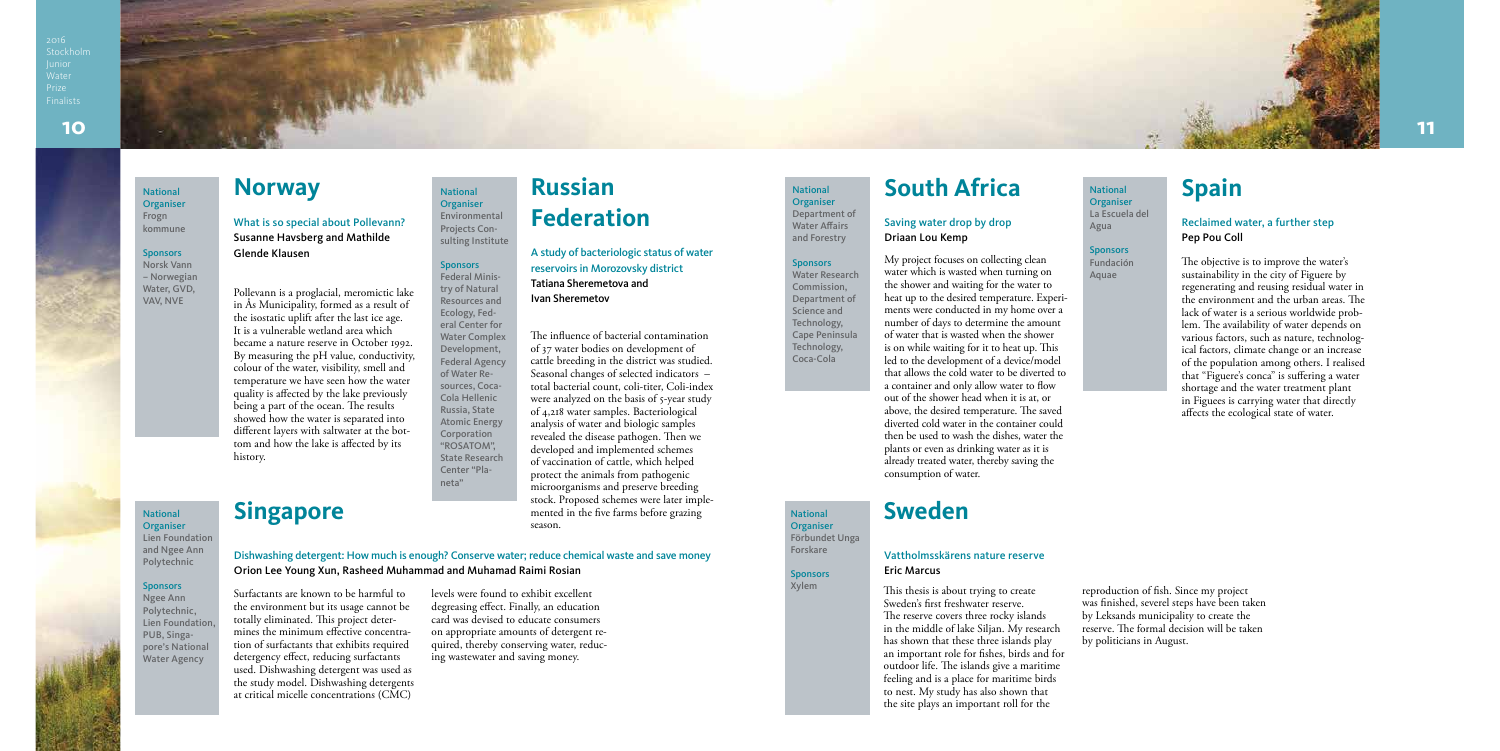Stockhol

 $\sim$ 



Removal of oil which is spread in the sea by tankers or water treatment plants is the aim of this project. Comparative experiments are done between silkworm cocoon waste and chicken feathers. It is shown that silkworm cocoon waste has higher absorption capacity. As a result, a practical and environmentally friendly product has been assumed and designed. This product consists of silkworm cocoon waste, which is cut in half, attached to a fishing line which is attached to a propeller in one end and swivel in the other. It is projected to be integrated to sea vehicles in order to increase absorption.

The use of silkwork cocoon waste as an alternative sorbent for removal of oil from water

Gizem Agtas, Gizem Baykal

A fundamentally new method of combating floods has been invented, deepening river beds in places with small sloped bottom and by installing controllable rifts in deep places. By setting the parameters of rifts opening and closing, one can, in a wide range, maintain a stable level of water regardless the atmospheric precipitations. The offered method, which was experimentally tested at several working models of river beds, has shown high ef-

**Sponsors** DSI Foundation

### ficiency in all proportions of depth and width and slopes of the bottom. The funds will pay-off already for a few strong showers.

**Turkey Example 20 Turkey United Kingdom** 

**Sponsors** Chartered Institution of Water and Environmental Management Cranfield University, Severn Trent Water Limited

## A novel approach to flood control Mariia Krokis

**Organiser** Water Environment Federation

On average, 150 Litres of water are used per person per day in the UK, and bathing, showering and toilet use account for a large proportion of this total use. FLOW is intended to repurpose shower or bath water to reuse as toilet water. As toilet water is not required to be chemically clean, but should be clear, a Light Dependent Resistor (LDR) is used to detect its clarity. Clear water is allowed straight through into the tank and dirty water is diverted by a solenoid valve into normal waste. The system could be adjusted for different users to choose the clarity of their toilet water.

### **Sponsors** Water Environment Federation, Xylem, Inc

## FLOW: A system that repurposes grey water in the home Anna Morris, Jenny Rodgers

## **Ukraine**

### National Organiser

NGO Ukrainian water society "WaterNet"

### **Sponsors**

Dow Europe GmbH, Ecosoft SPC LLC, NTUU "Kiev Polytechnic Institute", Ministry of Ecology and Natural Resources of Ukraine, PC "Kyivvodokanal"

National **Organiser** General Directorate of State Hydraulic Works (DSI)

National **Organiser** CIWEM (Chartered Institution of Water and Environmental Management)

> 2.4 billion worldwide lack access to safe in-home toilets. In countries like India open defecation leads to the spread of germs and waterborne diseases. An inexpensive option is the Sulabh International 2-pit Composting toilet. Though this toilet effectively turns solid waste into fertilizer, I showed that liquid waste that seeps into soil, and eventually drinking water sources, is ripe with germs. I used natural additives and varying electric fields to create a cheap, sustainable solution that minimizes water contamination. I also raised funds for toilet installation and encouraged education.

Experimental studies in developing safe sanitation solutions Nishita Sinha

## National **USA**

The natural innovative water retention mimicry of the Bromeliaceae was investigated to examine the efficacy of the natural water collection by plants, specially in terms of the shape of the plants that can collect and capture the water. The finding indicated that aechmea aculeatosepala constitutes crucial multiple parts to retain water. We adopted to model the mimic water retention device. In the real application, the unit is installed on the rubber tree. It found that soil moisture when the device is installed represents 17.65 per cent greater than that non-installation, and is 57.50 per cent more productive.

Natural innovative water retention Mimicry Bromeliad (Aechmea aculeatosepala)

### Sureeporn Triphetprapa, Thidarat Phianchat and Kanjana Komkla

## National **Thailand**

## Organiser

The Institute for the Promotion of Teaching Science technology (IPST)

### **Sponsors**

IPST, Nestlé Thailand, Government Savings Bank

## **2015 Stockholm Junior Water Prize Winner**

"I am surprised, but so honoured, to win this award. I want to launch my study as open source technology that others can use and build upon in their research. This way, I think we can solve really big issues," said Perry after having received the award.

The Jury was impressed by Perry's passion and long-term commitment to the research and its practical application.

implications for the whole world. Through its sound science and sustainable technology, the solution is scalable from household to industrial scale for a broad range of applications," said the Jury in its citation.

Perry Alagappan from the United States received the 2015 Stockholm Junior Water Prize for inventing a filter through which toxid heavy metals from electronic waste can be removed from water.